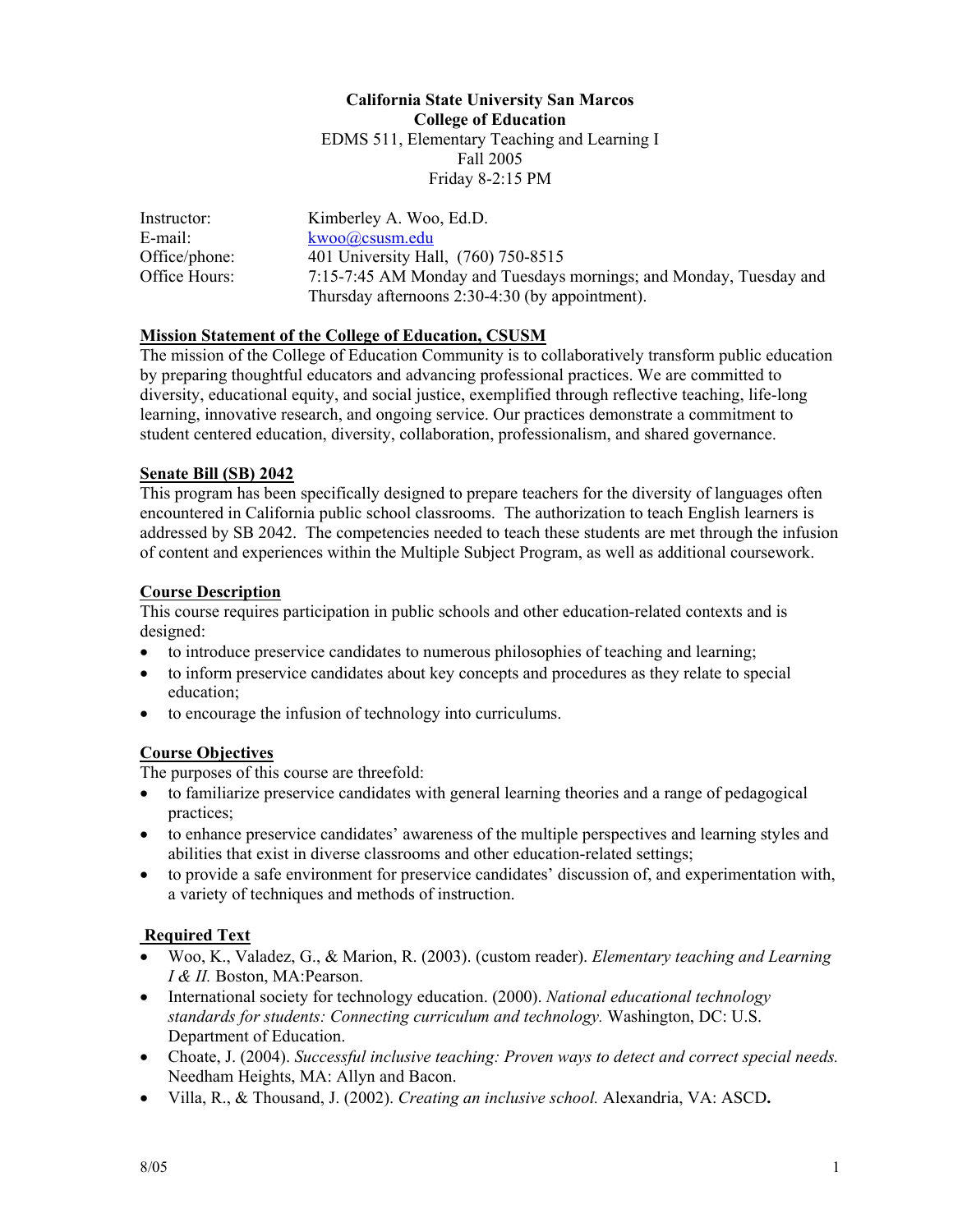#### **Accommodation for Disabilities**

Students requiring reasonable accommodations need to contact Disabled Student Services in order to make the necessary arrangements. This organization is located in Craven Hall, room 5025a, and can be reached by telephone at (760) 750-4905 or (760) 750-4909 (TDD users).

#### **Plagiarism**

All work submitted for this course should reflect each student's original efforts. When relying on supporting documents authored by others, students should cite those documents clearly and completely. Failure to do so may result in failure of the course.

#### **Grading Policy**

All students will come prepared to class; readings and homework assignments are listed on the dates on which they are due. Final grades for the course will be calculated according to the following total scores:

| 94-100\%=A      | $77-79\% = C +$ | $60-63\% = D$    |
|-----------------|-----------------|------------------|
| $90-93\% = A$   | $74 - 76\% = C$ | Below $60\% = F$ |
| $87-89\% = B +$ | $70-73\% = C$   |                  |
| $84 - 86\% = B$ | $67-69\% = D+$  |                  |
| $80 - 83\% = B$ | $64-66\% = D$   |                  |

All required work is expected to be on time. One grade level will be deducted for each class meeting for which it is late (e.g., an "A" assignment that is submitted one class session late will be marked down to an A-). Unless prior instructor approval is secured, assignments will not be accepted three class sessions after which they are due. Life and death situations will be handled on a case-by-case basis, as determined by the instructors.

It is expected that students will proofread and edit their assignments prior to submission. Students will ensure that the text is error-free (grammar, spelling), and ideas are logically and concisely presented. Refer to American Psychological Association (APA) manual,  $5<sup>th</sup>$  edition, for guidance. Neglecting to do the above will impact the instructor's ability to read and understand the text**; the assignment's grade will be negatively affected as a result of this oversight.** 

Grading will also include a component of "professional demeanor." Students will conduct themselves in ways that are generally expected of those who are entering the education profession. This includes but is not limited to the following:

- On-time arrival to all class sessions;
- Advance preparation of readings and timely submission of assignments;
- Respectful participation in all settings (e.g., whole group, small group, in/outside of class);
- Carefully considered, culturally aware approaches to solution-finding.

#### **College of Education attendance policy**

Due to the interactive nature of courses in the College, and the value placed on the contributions of every student, students are expected to prepare for, attend, and participate in all classes. For extenuating circumstances contact the instructors **before** class is missed, and make arrangements to make up what was missed. At minimum, a student must attend more than 80% of class time, or s/he may not receive a passing grade for the course. If a student misses two class sessions (equal to whole day, e.g., 8-2:15 PM) or is late (or leaves early) for more than three sessions, the highest possible grade earned will be a "C+". **Notification of absences does not allow students to assume they are automatically excused.**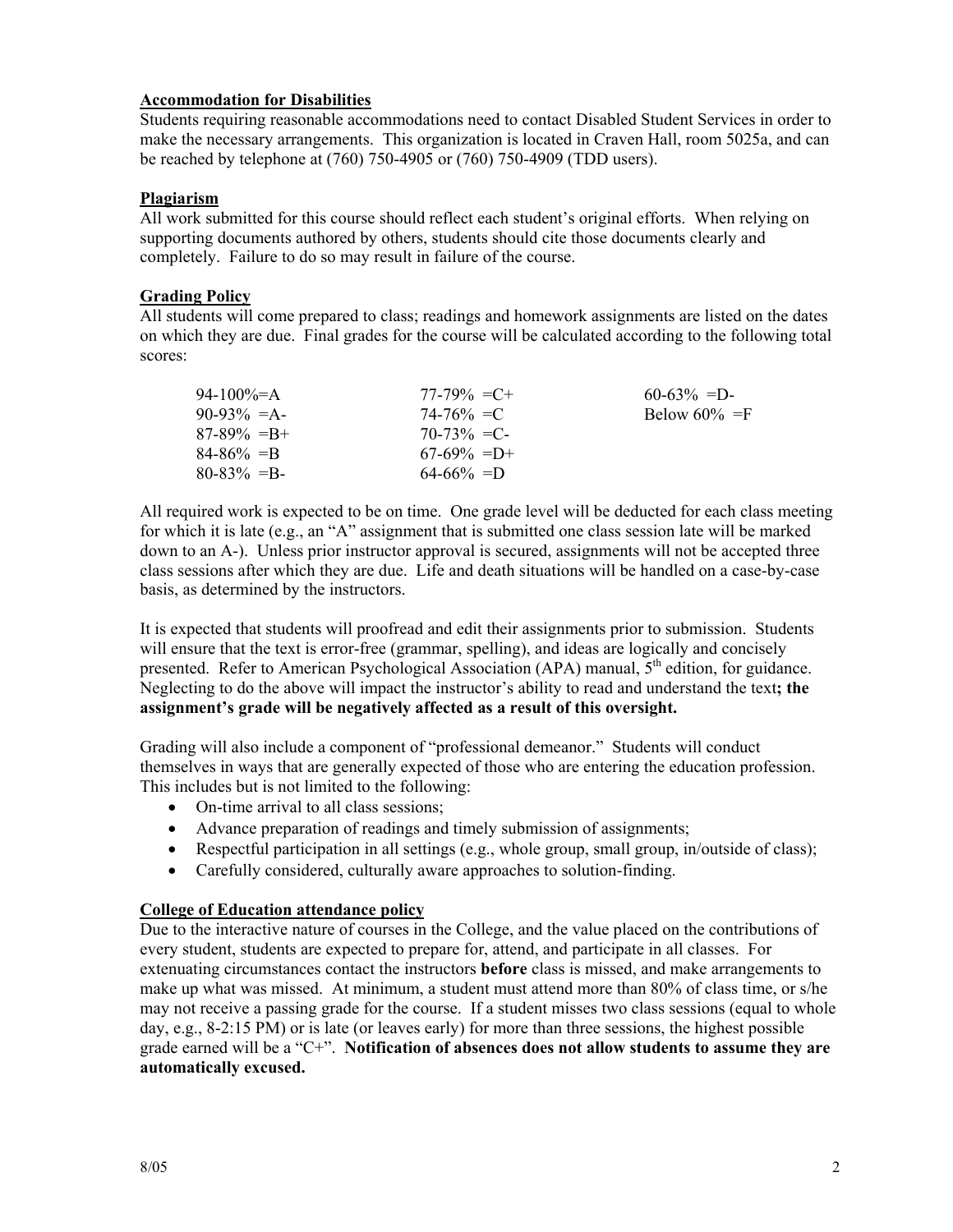| September 2 | <b>Introduction to course</b>                                                                                    |
|-------------|------------------------------------------------------------------------------------------------------------------|
|             | 1. Blue Socks                                                                                                    |
|             | 2. "New Social Studies" sorting activity.                                                                        |
|             | 3. A world without arts activity                                                                                 |
|             | 4. Review syllabus and course requirements.                                                                      |
|             | 5. Discuss class times, attendance policy.                                                                       |
|             | 6. Introduce generic lesson plan format.                                                                         |
|             | 7. Get into small groups and choose educator for 1/25                                                            |
|             | jigsaw activity (e.g., John Dewey, Jean Piaget,<br>Lev Vygotsky, Howard Gardner, Carol Gilligan, Christine       |
|             | Sleeter, James Banks, Sonia Nieto, other pre-approved                                                            |
|             | person.)                                                                                                         |
|             | 8. Use Gardner's multiple intelligences theory to discuss                                                        |
|             | individual learning styles in small groups.                                                                      |
|             | 9. Create criteria for on-going practice teaching activities.                                                    |
|             | Make preparations to teach a 5-minute lesson on any topic.<br>$\bullet$                                          |
|             | Bring enough materials for three "students." This activity                                                       |
|             | will occur on the January 25 class.                                                                              |
|             | ISTE Sections $1 \& 2$ .                                                                                         |
|             | Slavin, R. (2003). Educational psychology: Theory and<br>$\bullet$                                               |
|             | <i>practice.</i> Chapter 8 "Student-centered and constructivist                                                  |
|             | approaches to instruction."                                                                                      |
| September 9 | 1.5-minute lesson teaching in small groups.                                                                      |
|             | 2. Jigsaw activity with other educators.                                                                         |
|             | a. Create a chart that summarizes main points of the                                                             |
|             | various educational philosophies.                                                                                |
|             | b. Discuss positive/negative aspects of organizing                                                               |
|             | information via a chart.                                                                                         |
|             | c. Propose other ways to help organize information.                                                              |
|             | 3. Review fundamentals of observation.<br>a. In groups of 3-4 students, go out onto campus and                   |
|             | sketch a place. Note interactions, patterns of                                                                   |
|             | movement, and ways the setting influenced                                                                        |
|             | interactions.                                                                                                    |
|             | b. Share observations and discuss techniques.                                                                    |
|             | 4. Quick write--personal memory from experience with group                                                       |
|             | work.                                                                                                            |
|             | 5. Pair share.                                                                                                   |
|             | 6. Share with class.                                                                                             |
|             | Write on board important considerations when planning for<br>7.                                                  |
|             | group work.                                                                                                      |
|             | Self-profile of Learning Style (1-2 total pages)<br>$\bullet$                                                    |
|             | Describe your learning style (1 paragraph). Recall one<br>occasion during which this style proved to be either a |
|             | strength or weakness in the particular learning                                                                  |
|             | environment (contd. next page).                                                                                  |
|             | Choate, Chapter 1 "Teaching all students: A mandate<br>٠                                                         |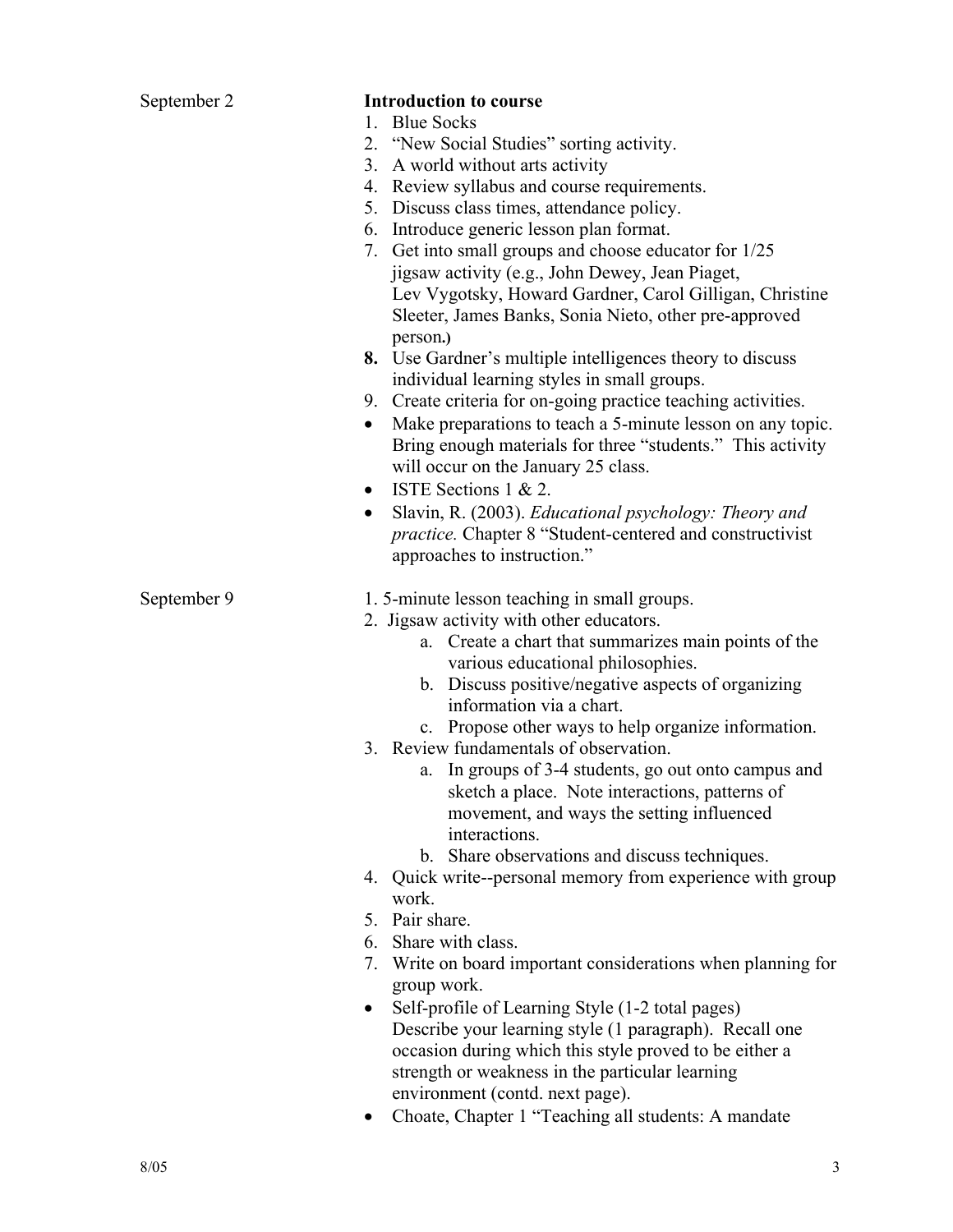for educators.

• Choate, Chapter 2 "Special needs of diverse learners."

| September 16 | 1. Discuss observations of physical environment in |
|--------------|----------------------------------------------------|
|              | classrooms.                                        |

- 2. Brainstorm ways to establish a "safe" classroom environment.
- 3. Discuss ways in which classroom rules from observation sites promote/hinder classroom "safety."
- 4. Distribute and discuss "classroom safety" ideas from Poway district.
- 5. Introduce Taskstream (meet in the computer lab, location to be announced).
- http://lynx.csusm.edu/coe/eportfolio/index.asp This will take you to the CSUSM COE website where you will get help with how to create your electronic portfolio and information on the required elements.
- http://www.taskstream.com This is the Taskstream home page where you will register for Taskstream and return to when working on your electronic portfolio.
- Observation of physical environment (Sketch plus 1- 2 total pages)
	- a. Sketch the physical layout of the classroom (e.g., desks, chairs, windows, doors, blackboard, cubbies, closet, resource storage, bulletin boards, lighting, ventilation, sound etc.)
	- b. Discuss one to three aspects about the classroom's physical environment and ways it/they may positively, negatively (or a mixture of both) influence the context and student performance.
- Woolfolk, A. (2004). *Educational psychology*. Chapter 11: "Creating learning environments."
- Slavin, R. (2003). *Educational psychology: Theory and practice.* Chapter 13 "Assessing student learning."
- 
- September 23 1. Share Cultural Plunge experiences.
	- 2. Discuss ways in which "culture (broadly defined) impacts the classroom, school, larger learning community.
	- 3. Discuss professional attire and behavior within cultural contexts.
	- 4. Introduce case analysis approach, a strategy for solution finding.
	- 5. Practice case analysis techniques in small groups.
	- 6. Brainstorm ways in which solution-finding process of case analysis can be incorporated into curriculum (next page).
	- Cultural Plunge (3-5 total pages)
		- 1. Describe the overall setting of the "unfamiliar"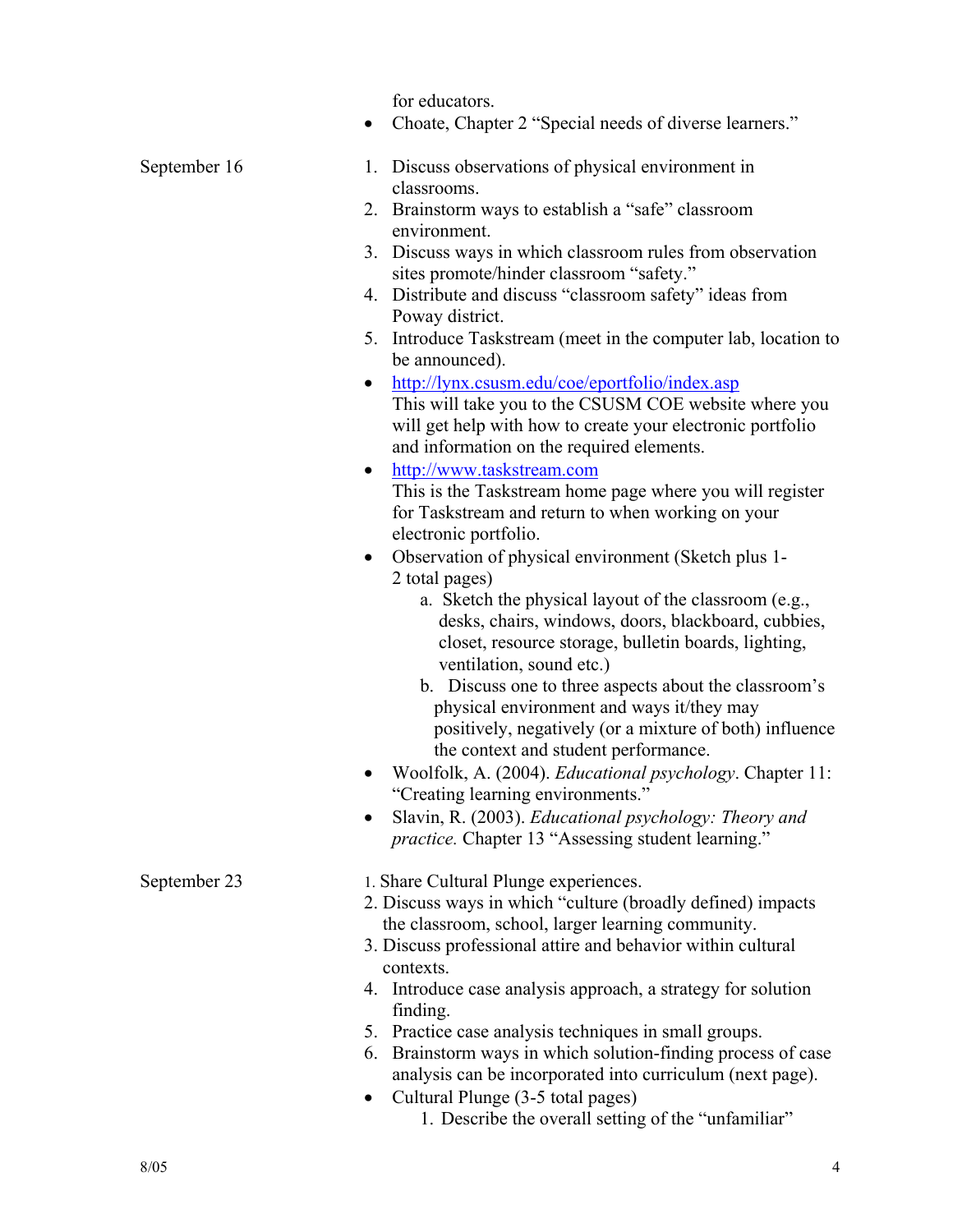|              | culture (e.g., race/ethnicity, disabilities, gender,<br>sexuality, religious, social/economic) (1-2<br>paragraphs) (cont. next page).<br>2. Briefly describe the meaningful interaction(s) an<br>individual(s) from this culture (1-2 paragraphs).<br>3. Discuss one-three similarities/differences between |
|--------------|-------------------------------------------------------------------------------------------------------------------------------------------------------------------------------------------------------------------------------------------------------------------------------------------------------------|
|              | the individual's(s) perspective(s)/abilities and your                                                                                                                                                                                                                                                       |
|              | own.<br>4. Propose and discuss one to three (see above point)<br>strategies that might be used in learning<br>environments to accommodate these differences.                                                                                                                                                |
|              | Udvari-Solner, A., Villa, R., & Thousand, J.S. (2002).<br>$\bullet$<br>"Access to the general education curriculum for all." In<br>J.S. Thousand, R. Villa, & A. Nevin Creativity and<br>collaborative learning: The practical guide to empowering                                                          |
|              | students, teachers, and families.                                                                                                                                                                                                                                                                           |
|              | See Woo for "Code of the streets" article.<br>$\bullet$                                                                                                                                                                                                                                                     |
| September 30 | In small groups review oaths and codes from various<br>1.<br>professions.                                                                                                                                                                                                                                   |
|              | 2. Highlight similarities and differences among professions.                                                                                                                                                                                                                                                |
|              | 3. Define "professionalism for teachers."                                                                                                                                                                                                                                                                   |
|              | 4. As a group, try to compile a list of ten items/aspects of<br>professions/professionalism.                                                                                                                                                                                                                |
|              | 5. Distribute and review Professionalism criteria from Poway.                                                                                                                                                                                                                                               |
|              | <b>6.</b> Share internet research findings.<br>7. Define resume and C.V.                                                                                                                                                                                                                                    |
|              | 8. Work in small groups- peer edit resumes.                                                                                                                                                                                                                                                                 |
|              | 9. Discuss importance of professional demeanor, attire and<br>grooming.                                                                                                                                                                                                                                     |
|              | 10. Pros and cons of hard copy portfolios and electronic<br>portfolios.                                                                                                                                                                                                                                     |
|              | Bring four copies of resumes to class.                                                                                                                                                                                                                                                                      |
|              | Choate, Chapter 14 "Implementing detection and<br>correction."                                                                                                                                                                                                                                              |
|              | Choate, Chapter 3 "Basic principles and practices of<br>inclusive instruction."                                                                                                                                                                                                                             |
| October 7    | 1. Discuss classroom management and theories.<br>2. Role-play management scenarios.                                                                                                                                                                                                                         |
|              | 3. Debrief and discuss effectiveness. Consider context<br>specifics.                                                                                                                                                                                                                                        |
|              | 4. Introduce Student Study Team (SST) process.                                                                                                                                                                                                                                                              |
|              | 5. Show video of SST.                                                                                                                                                                                                                                                                                       |
|              | 6. Highlight key elements of SST (contd. next page).<br>Select characteristics of "student" for SST scenarios.<br>7.                                                                                                                                                                                        |
|              | Work in small groups on SST scenarios.<br>8.<br>Small group simulated SST presentations to whole class.<br>9.                                                                                                                                                                                               |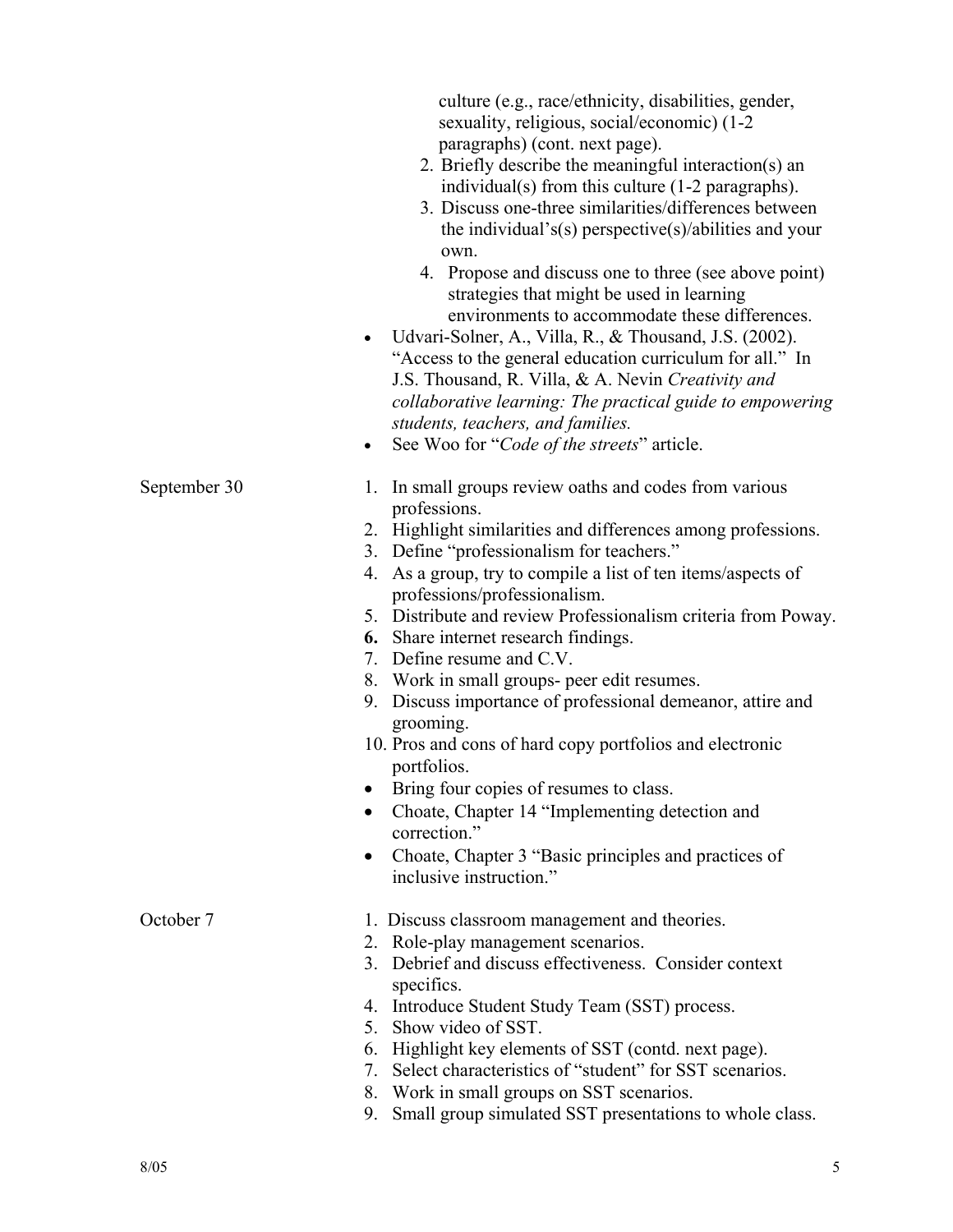|            | 10. Debrief SST process as a whole group.<br>Bring a list of classroom rules from the room you are<br>observing.<br>Choate, Chapter 15 "Instructional management for<br>$\bullet$<br>inclusive classrooms."<br>Thousand, Villa, & Nevin. (2002). "Discipline Pyramid,"<br>In J.S. Thousand, R. Villa, & A. Nevin Creativity and<br>collaborative learning: The practical guide to empowering<br>students, teachers, and families.                                                                                                                                                                                                                                                                                                                                                                                                                                                                                                                                                                                                                                                                                                                                                                                                                                           |
|------------|-----------------------------------------------------------------------------------------------------------------------------------------------------------------------------------------------------------------------------------------------------------------------------------------------------------------------------------------------------------------------------------------------------------------------------------------------------------------------------------------------------------------------------------------------------------------------------------------------------------------------------------------------------------------------------------------------------------------------------------------------------------------------------------------------------------------------------------------------------------------------------------------------------------------------------------------------------------------------------------------------------------------------------------------------------------------------------------------------------------------------------------------------------------------------------------------------------------------------------------------------------------------------------|
| October 14 | 1. Mock interviews.<br>2. Debrief after each interview.<br>3. Answer questions related to case analysis process.<br>Trip to the library to meet Gabriela Sonntag and learn about<br>4.<br>Kellogg education-related resources (e.g., Hansen, "L"call<br>number).<br>5. Research, print (at least one copy for Woo), and prepare a<br>5-minute small group presentation that describes one<br>district or state or nation or professional organization's<br>description of educational professionalism (do not use<br>Poway's).<br>Come to class in "professional attire"<br>$\bullet$<br>Review California Standards for the teaching profession<br>$\bullet$<br>http://www.ctc.ca.gov/cstpublication/cstpreport.html<br>Sternberg, R.J., & Williams, W. (2002). Educational<br>$\bullet$<br><i>psychology</i> . "Group differences: Socioeconomic status,<br>ethnicity, gender, and language."<br>Observation of special needs (3-5 pages)<br>$\bullet$<br>Briefly describe context of observation<br>a.<br>(1-2 paragraphs).<br>b. Briefly describe child and particular special need<br>(1-2 paragraphs).<br>c. Describe ways in which other students, the teacher,<br>and the setting supported, ignored, and/or<br>negatively impacted this child's school experience. |
| October 21 | 1. Eye of the Storm video.<br>2. Discuss as a class, "Do you feel Jane Elliot's approach to<br>facilitating personal growth was acceptable for 3 <sup>rd</sup><br>graders?"<br>Discuss the use of role-playing and simulations.<br>3.                                                                                                                                                                                                                                                                                                                                                                                                                                                                                                                                                                                                                                                                                                                                                                                                                                                                                                                                                                                                                                       |
|            | Complete case analysis in-class.<br>4.<br>Course evaluations.<br>5.                                                                                                                                                                                                                                                                                                                                                                                                                                                                                                                                                                                                                                                                                                                                                                                                                                                                                                                                                                                                                                                                                                                                                                                                         |

• Villa, R. & Thousand, J. Chapters 5-8.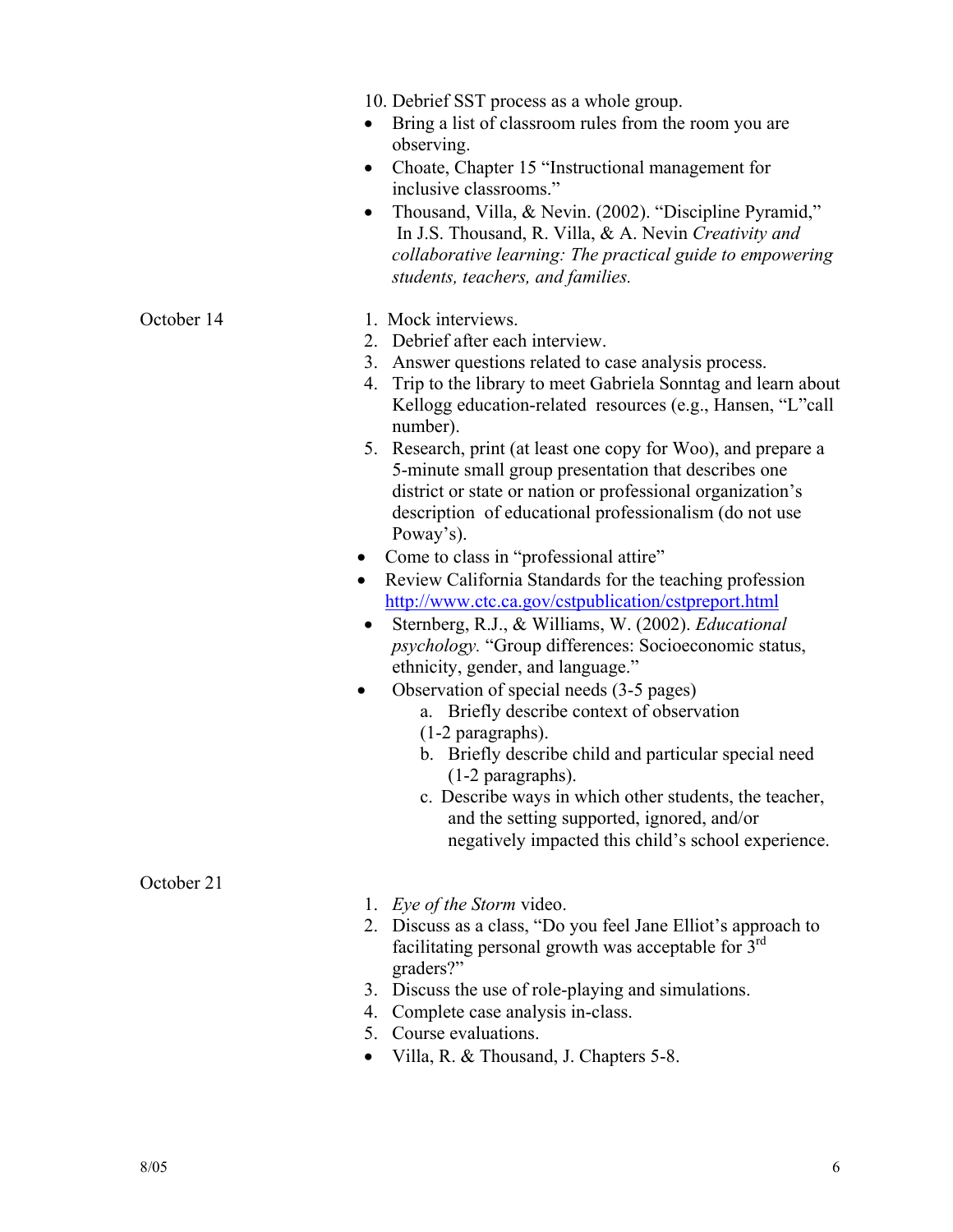(print student's name/ print e-mail) (home telephone/cell phone)

|       | <b>Attendance/participation (16%)</b> |      | <b>Notes</b>                                  |
|-------|---------------------------------------|------|-----------------------------------------------|
| 9/2   | (am)                                  | (pm) | <u> 1989 - Jan Barnett, politik e</u>         |
| 9/9   | (am)                                  | (pm) |                                               |
| 9/16  | (am)                                  | (pm) | <u> 1970 - Jan Barbarat, prima politik po</u> |
| 9/23  | (am)                                  | (pm) |                                               |
| 9/30  | (am)                                  | (pm) |                                               |
| 10/7  | (am)                                  | (pm) |                                               |
| 10/14 | (am)                                  | (pm) |                                               |
| 10/21 | (am)                                  | (pm) |                                               |
|       | Professional demeanor (4%)            |      | (4%)                                          |

 $\mathcal{L}_\text{max}$  , and the contract of the contract of the contract of the contract of the contract of the contract of

## **Individual assignments (50%)**

| Due Date | Assignment                          | Grade    |
|----------|-------------------------------------|----------|
| 9/9      | SELF profile                        | (5%)     |
| 9/16     | Observation of physical environment | (5%)     |
| 9/23     | Cultural Plunge                     | $(10\%)$ |
| 9/30     | Resume                              | (5%)     |
| 10/14    | Observation of special needs        | (5%)     |
| 10/21    | In-class case analysis              | (20%)    |

### **Group assignment (30%)**

| 10/7              | SST activity/chart/role play | $(10\%)$ |
|-------------------|------------------------------|----------|
| $On\text{-going}$ | Peer teaching                | $(20\%)$ |

# **Total** (100%)